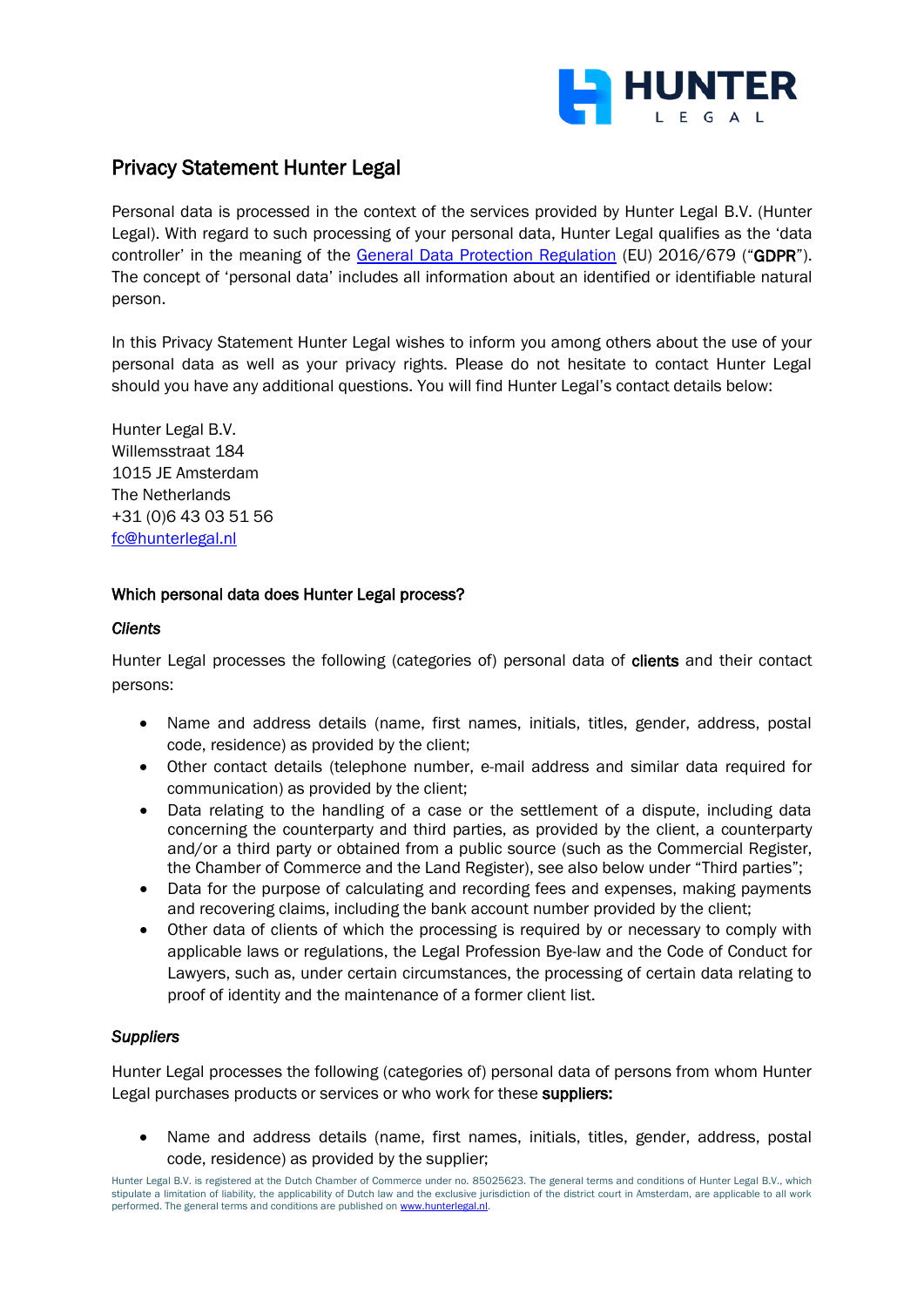

- Other contact details (telephone number, e-mail address and similar data required for communication) as provided by the supplier;
- Data for the purpose of placing orders or purchasing services; calculating and recording fees and expenses and making payments, including the bank account number as provided by the supplier;
- Other data of suppliers of which the processing is required by or necessary to comply with applicable laws or regulations.

## *Third parties*

Hunter Legal may process (categories of) personal data of third parties (such as persons who are not clients and of whom personal data can be found in our records, lawyers and other advisors with whom Hunter Legal is in contact):

- Name and address details (name, first names, initials, titles, gender, address, postal code, residence), as far as known to Hunter Legal;
- Other contact details (telephone number, e-mail address and similar data necessary for communication), as far as known to Hunter Legal;
- Data relating to electronic messages originating from or intended for third parties and data required to maintain contact with these third parties;
- Other data from third parties obtained from public sources or provided to Hunter Legal by clients, counterparties or third parties in connection with the handling of a case or the settlement of a dispute.

# On the basis of which legal processing grounds and for which purposes does Hunter Legal process your personal data?

Hunter Legal processes your personal data on the basis of one or more of the following legal processing grounds:

- a) If this is necessary for the performance of an agreement to which you are a party or to perform precontractual acts at your request;
- b) If this is necessary to comply with statutory obligations;
- c) If this is necessary to justify our legitimate interests or the interests of a third party;
- d) Your consent.

If Hunter Legal processes your personal data on the basis of your consent, Hunter Legal will ask you for it separately. You may withdraw your consent at any time. Hunter Legal draws your attention to the fact that the withdrawal of your consent does not affect the lawfulness of the processing of your personal data prior to the withdrawal of your consent.

Hunter Legal uses the above personal data for the purposes stated below, in respect of which we have indicated for each purpose on the basis of which of the abovementioned legal processing grounds (a through d) Hunter Legal does so. If the processing is based on the principle of 'legitimate interest', we briefly explain this interest. If you have any specific questions in this respect, please do not hesitate to contact us.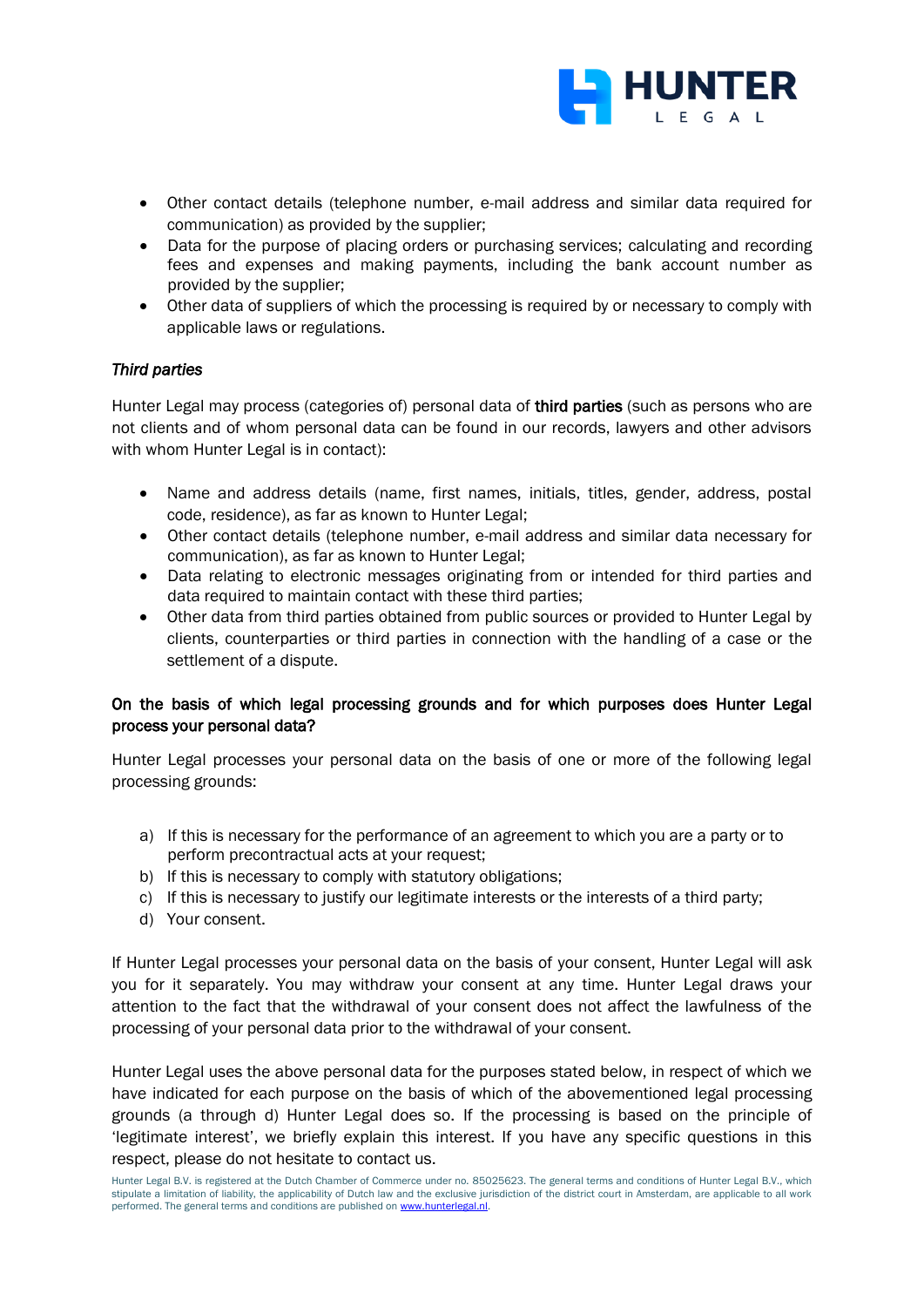

*Purposes with corresponding processing grounds:* 

- to provide the requested legal services, including identifying the client and performing a conflict check to avoid a conflict of interest (*a, b and c: being able to offer and improve our services, compliance with the Legal Profession Bye-law and the Code of Conduct for Lawyers*);
- for the administration of Hunter Legal, including the calculation or recording of fees or benefits, income and expenses, the payment and collection of claims (including the use of collection agencies or bailiffs) (*a, b and c: the importance of keeping proper records*);
- to be able to deal with any complaints and disputes about the service (*a, b and c: to defend rights, to maintain and improve existing relationships by means of proper handling of complaints, to improve the quality of the service and to comply with the Legal Profession Bye-law*);
- to maintain contact and communicate with you; (*a, b, c: the interest in bringing Hunter Legal's services to the attention of existing clients*);
- for placing orders or purchasing services (*a, b and c: our interest in being able to keep proper records);*
- for conducting audits and other internal controls (*a, b and c: our interest in being able to keep proper records*);
- to comply with our legal and statutory obligations including the Legal Profession Bye-law and the Code of Conduct for Lawyers (*b, c: the interest of being able to meet these obligations*).

#### To whom does Hunter Legal provide your personal data?

Hunter Legal does not provide your personal data to third parties ('recipients' within the meaning of the applicable privacy legislation), unless this is necessary for the proper performance of the purposes set out in this Privacy Statement, if the law requires us to do so or if you have provided your consent to this end. The third parties to whom the personal data are made available are obliged to handle your personal data confidentially. If these parties qualify as a 'data processor' within the meaning of the applicable privacy legislation, Hunter Legal will ensure that a data processing agreement is concluded with these parties, which complies with the requirements included in the GDPR. Third parties which offer services to Hunter Legal as an independent data controller, such as accountants, civil law notaries and experts engaged to provide an opinion or export report, are themselves responsible for the (further) processing of your personal data in accordance with the applicable privacy legislation.

Hunter Legal can share personal data of clients, suppliers and third parties with:

- Suppliers (for example software suppliers, bailiffs, courier services, translation agencies, accountants, etc);
- The external complaints officer (mr. B. van Drunen, [VDDB advocaten\)](https://vddb.nl/);
- Counterparties, other lawyers or advisors in the context of the provision of services;
- With Hunter Legal's legal successors if Hunter Legal is acquired by or merged with another company, for example through bankruptcy and also with third parties involved in such proposed or actual business transaction;
- Courts and government institutions;

Hunter Legal B.V. is registered at the Dutch Chamber of Commerce under no. 85025623. The general terms and conditions of Hunter Legal B.V., which stipulate a limitation of liability, the applicability of Dutch law and the exclusive jurisdiction of the district court in Amsterdam, are applicable to all work performed. The general terms and conditions are published on www.hunterlegal.nl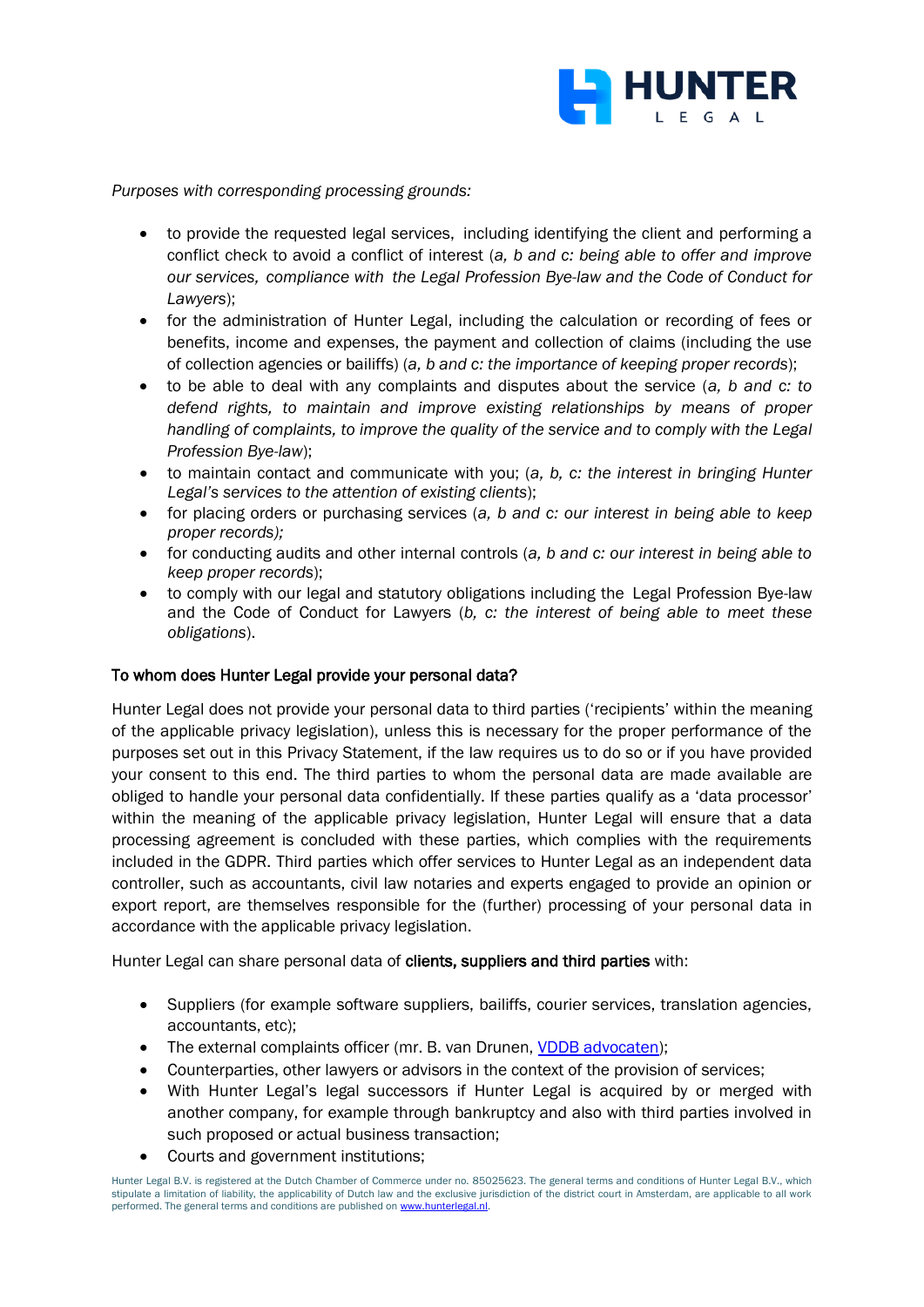

• Other parties, such as regulators and other authorities where required by law or with your consent.

In order to provide our services, Hunter Legal might need to transfer your personal data to a recipient in a country outside the European Economic Area with a lower degree of protection of personal data than the European law offers. In that case, Hunter Legal will ensure that such a transfer of personal data is in accordance with the applicable laws and regulations, for example by concluding a model contract prepared and approved for that purpose by the European Commission and will assess whether any additional measures are necessary to guarantee an appropriate level of protection of your personal data. Please do not hesitate to reach out to Hunter Legal if you wish to receive more information about the appropriate or suitable safeguards in place for data transfers outside of the European Economic Area or if you would like to obtain a copy of them.

#### How long does Hunter Legal retain your personal data?

Hunter Legal does not retain your personal data in an identifiable form for longer than is necessary to achieve the purposes included in this Privacy Statement. More specifically, Hunter Legal applies the following retention periods:

- The files of the cases handled by Hunter Legal will be kept in accordance with the Archiving [Manual of the Netherlands Bar Association](https://www.advocatenorde.nl/voor-uw-praktijk/modellen-handleidingen-formulieren/archiveringhttps:/www.advocatenorde.nl/voor-uw-praktijk/modellen-handleidingen-formulieren/archiveringhttps:/www.advocatenorde.nl/voor-uw-praktijk/modellen-handleidingen-formulieren/archiveringhttps:/www.advocatenorde.nl/voor-uw-praktijk/modellen-handleidingen-formulieren/archivering) for at least five years (and longer if required by law).
- The personal data that are processed in the context of the Office Complaints Procedure will be removed no later than two years after the complaint and/or the legal proceedings arising from it have been dealt with.
- Personal data that must be kept on the basis of Article 52 of the Dutch [State Taxes](https://wetten.overheid.nl/BWBR0002320/2020-01-01) Act will be kept for 7 years (from the end of the year in which the data in question have lost their current value for the (tax-) related business operations) in connection with the tax retention obligation incumbent on Hunter Legal pursuant to Article 52(4) of the Dutch State Taxes Act.

The abovementioned specific retention periods can be extended if statutory retention obligations apply or will become applicable. Hunter Legal may also retain the personal data for a longer period of time if this is necessary in light of Hunter Legal's legitimate interests, e.g. for the handling of incidents and/or legal disputes.

#### **Security**

Hunter Legal has taken appropriate technical and organisational measures to secure your personal data against unauthorised or unlawful processing and against loss, destruction, damage, modification or publication. If you have any questions about the security of your personal data, or if you suspect or see signs of misuse, please contact Hunter Legal via [fc@hunterlegal.nl.](mailto:fc@hunterlegal.nl)

Hunter Legal B.V. is registered at the Dutch Chamber of Commerce under no. 85025623. The general terms and conditions of Hunter Legal B.V., which stipulate a limitation of liability, the applicability of Dutch law and the exclusive jurisdiction of the district court in Amsterdam, are applicable to all work performed. The general terms and conditions are published on www.hunterlegal.nl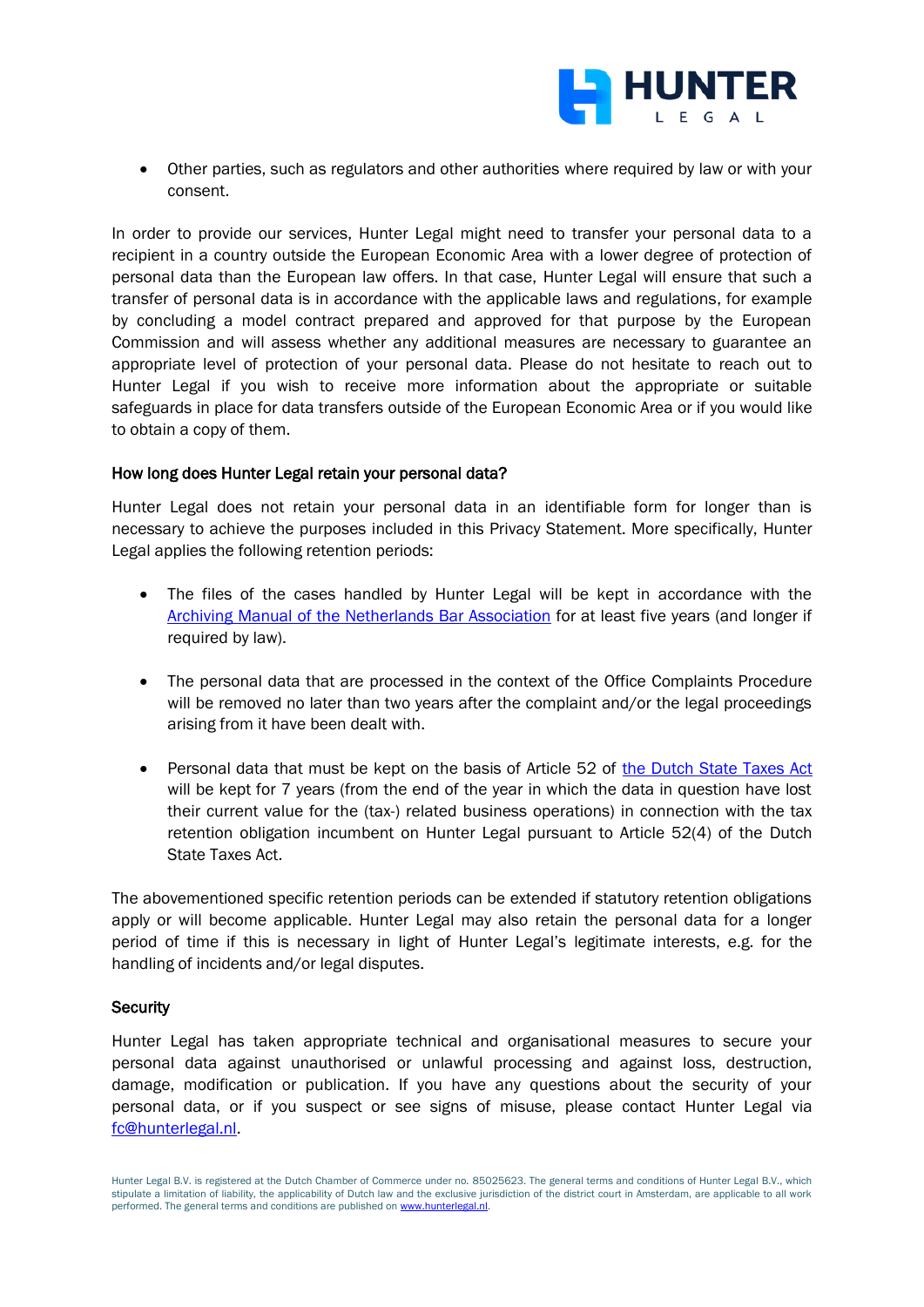

## Your privacy rights

You have the following rights in respect of the processing of your personal data by Hunter Legal:

- the right to request whether Hunter Legal processes your personal data and if so, the right to access your personal data and to receive information about the processing of your personal data;
- the right to rectification of your personal data if these are incorrect or incomplete;
- the right to have your personal data deleted ('right to be forgotten');
- the right to object to the processing of your personal data or to limit the processing of your personal data;
- the right to withdraw your consent for the processing of your personal data, if the processing is based on your consent;
- the right to receive or surrender your personal data to a third party appointed by you in a structured, customary and machine-readable form ('right to data portability').

Hunter Legal does not use automated decision-making within the meaning of Article 22 GDPR.

To exercise your rights, you can contact Hunter Legal via [fc@hunterlegal.nl](mailto:fc@hunterlegal.nl) or by post via:

Hunter Legal B.V. Willemsstraat 184 1015 JE Amsterdam The Netherlands

In order to prevent that Hunter Legal discloses information to the wrong person, Hunter Legal can ask you for additional information to verify your identity. In principle, Hunter Legal will inform you of whether Hunter Legal can comply with your request, within one month after receipt. In specific cases, for example when it concerns a complex request, this term may be extended by two months. Hunter Legal will inform you of such an extension within one month after receiving your request. On the basis of the applicable privacy legislation, Hunter Legal can refuse your request under certain circumstances. If this is the case, Hunter Legal will explain to you why. You can find more information about your privacy rights on the website of the [Dutch Data Protection Authority.](https://autoriteitpersoonsgegevens.nl/nl/zelf-doen/privacyrechten)

#### **Complaints**

If you have a complaint about the processing of your personal data by Hunter Legal, we will be happy to work together to find a solution. If this does not lead to the desired result, you will have the right to file a complaint with the competent supervisory authority. In the Netherlands, this is the [Dutch Data Protection Authority](https://autoriteitpersoonsgegevens.nl/nl/zelf-doen/gebruik-uw-privacyrechten/klacht-melden-bij-de-ap). If you live or work in another country of the European Union, you can file a complaint with the supervisory authority of that country.

#### **Amendments**

This Privacy Statement was last amended on 1 January 2022. Hunter Legal reserves the right to amend this Privacy Statement. The most recent version of this Privacy Statement will always be posted on the website [http://www.hunterlegal.nl.](http://www.hunterlegal.nl./) If substantial amendments are made that